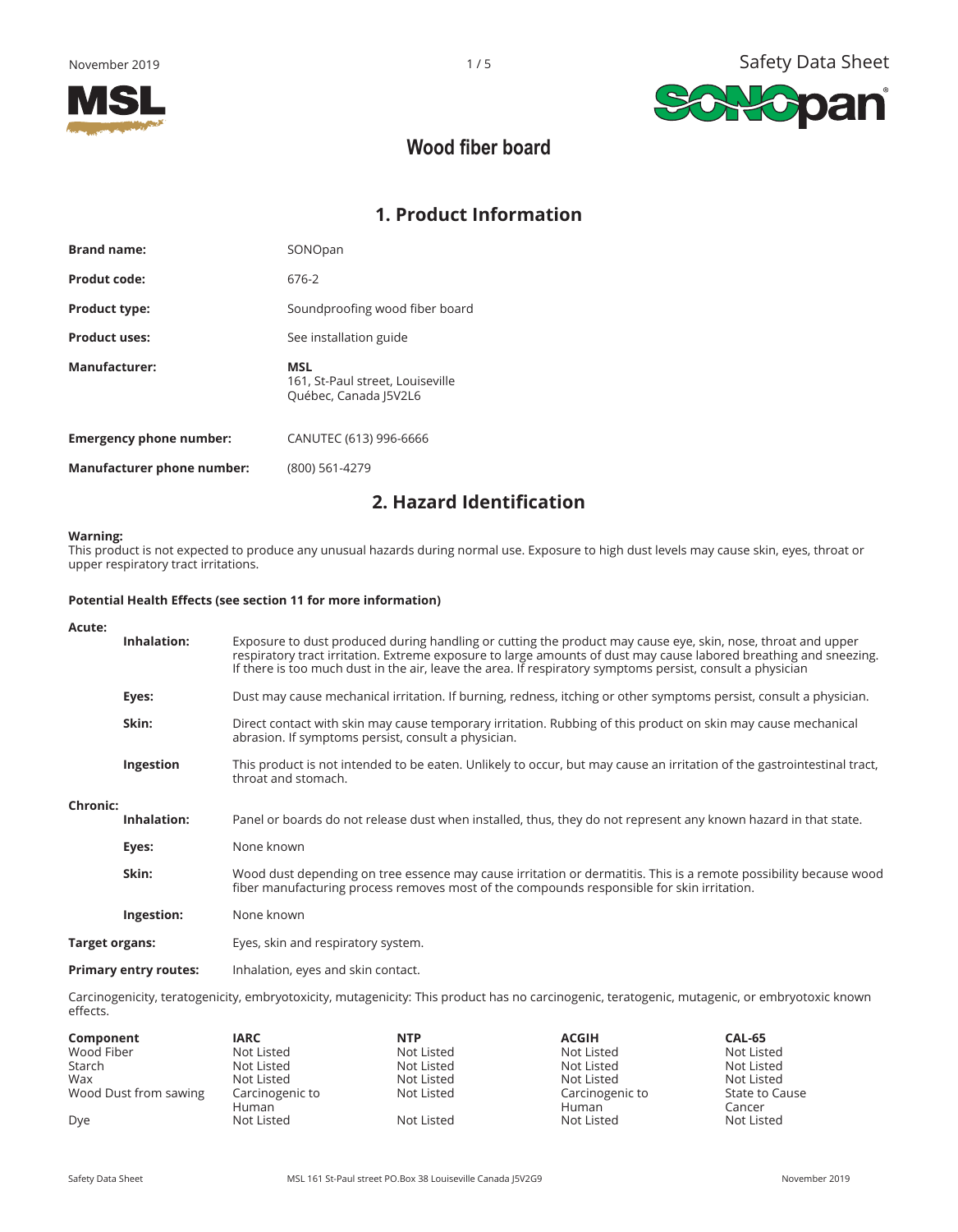

### **3. COMPOSITION / INFORMATION ON INGREDIENTS**

| Component  | CAS No.   | EC No.    | Weight % |
|------------|-----------|-----------|----------|
| Wood fiber | Mixture   | Mixture   | >93      |
| Starch     | 9005-25-8 | 232-679-6 | 5        |
| Wax        | Mixture   | Mixture   | $<$ 2    |
| Dye        | Mixture   | Mixture   | $<$ 1    |

The components declared herein are not considered hazardous components as per WHMIS, OSHA and 29 CFR 1910.1200 legislations. As per OSHA and WHMIS the above product is considered a consumable item and do not require a SDS or MSDS.

#### **4. FIRST AID MEASURES**

- **Inhalation:** In case of inhalation of gas, smoke or vapor (fire), remove person to fresh air. If breathing is difficult or ceases, administer oxygen. If symptoms persist, consult a physician.
- **Skin contact:** Wash skin with soap and water. If irritation persists, consult a physician.
- **Eye contact:** Flush eyes with water for 15 to 20 minutes. If irritation persists, consult a physician.

**Ingestion:** This product is not intended to be eaten. Ingestion is unlikely to occur. If ingestion occurs, consult a physician.

#### **Medical conditions which may be aggravated by smoke (fire):**

Pre-existing respiratory and lung diseases such as bronchitis, emphysema or asthma. Pre-existing skin conditions such as rashes and dermatitis.

#### **Notes to the physician:**

 This product is a mechanical irritant, acute exposure is not expected to produce any chronic health effect. Treatment should be aimed at alleviating symptoms.

### **5. FIRE FIGHTING MEASURES**

| <b>Flash Point:</b>                   | 200°C (wood dust)                                                                                                                                                                                                  |  |
|---------------------------------------|--------------------------------------------------------------------------------------------------------------------------------------------------------------------------------------------------------------------|--|
| <b>Auto-Inflammation Temperature:</b> | $>300^{\circ}$ C                                                                                                                                                                                                   |  |
| <b>Flammable Limits in air:</b>       | Upper Flammable Limit (UFL): No object<br>Lower Flammable Limit (LFL): No object                                                                                                                                   |  |
| <b>Flammability Classification:</b>   | B2 (DIN 4102)                                                                                                                                                                                                      |  |
| <b>Rate of Burning:</b>               | Not Determined                                                                                                                                                                                                     |  |
| <b>Specific Dangers:</b>              | When in contact with an ignition source, wood dust can be an explosion hazard.                                                                                                                                     |  |
| <b>Combustion products:</b>           | Fire gives off normal combustion products.                                                                                                                                                                         |  |
| <b>Fire Fighting Agents:</b>          | Use dry powder, foam and water spray or appropriate extinguishing media for surrounding materials on<br>fire.                                                                                                      |  |
| <b>Fire Fighting Procedures:</b>      | Wear self-contained breathing apparatus and full protective clothing (see section 8).                                                                                                                              |  |
|                                       | <b>6. ACCIDENTAL RELEASE MEASURES</b>                                                                                                                                                                              |  |
| Containment:                          | No special measure.                                                                                                                                                                                                |  |
| Clean-up:                             | No special measure.                                                                                                                                                                                                |  |
| Disposal:                             | The finished product is a wood-based solid. Follow all local, municipal, provincial, state and federal<br>regulations. To remove, use standard means approved for disposal. Dispose in a landfill or use any other |  |

method prescribed by regulation.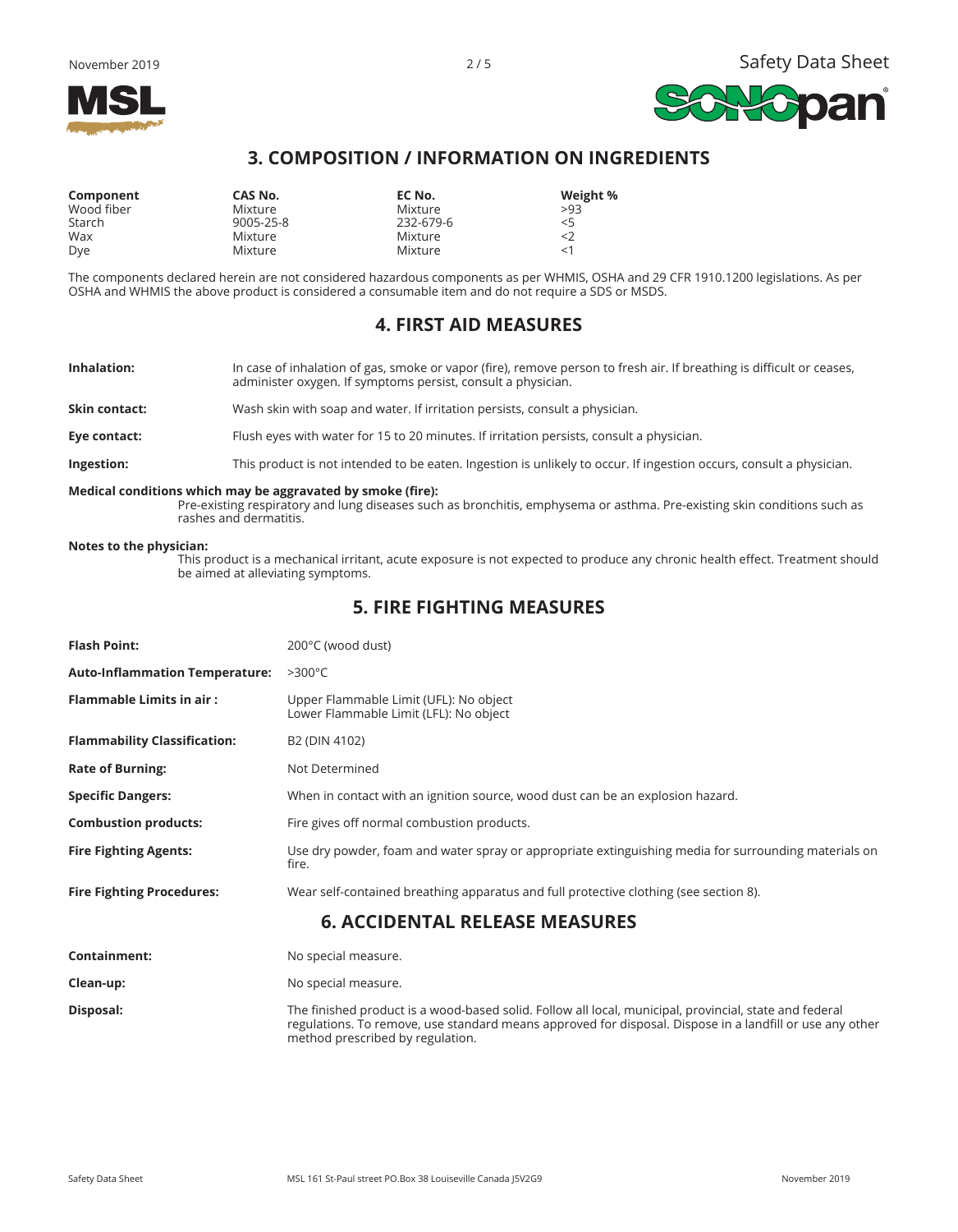



## **7. HANDLING AND STORAGE**

- **Handling:** Dust can form an explosive mixture in air. Provide appropriate exhaust ventilation at machinery and at places where dust can be generated. Use personal protective equipment as required (see section 8). Avoid frequent or prolonged inhalation of wood dust. Wear the appropriate respiratory protection against dust in poorly ventilated areas and if TLV is exceeded (see Sections 2 and 8). Use good safety and industrial hygiene practices. Avoid contact with humidity and water. Presence of water may lead to mold growth.
- 

**Storage:** Store flat, in a dry, well ventilated place and away from sources of excessive heat. Product should be protected from the weather and direct sunlight.

# **8. EXPOSURE CONTROLS / PERSONAL PROTECTION**

| Component<br>Wood fiber | Weight %<br>>93 | TLV ( $mg/m^3$ )<br>Not established | PEL $(mg/m3)$<br>Not established |
|-------------------------|-----------------|-------------------------------------|----------------------------------|
| Starch                  | $<$ 5           | 10                                  | Total: 15                        |
|                         |                 |                                     | Respirable: 5                    |
| <b>Wax</b> (fumes)      |                 |                                     |                                  |
| Wood dust from sawing   | $- - -$         | 0.5                                 | Total: 5                         |
|                         |                 |                                     | Respirable: 5                    |
| Dye                     | <1              | Not established                     | Not established                  |

**ENGINEERING CONTROLS:** Provide sufficient ventilation, i.e., enough to control airborne dust levels. Use ventilation to keep dust concentrations below permissible exposure limits. If cutting or trimming with power tools, dust collectors and local ventilation should be used. Avoid unnecessary exposure to dust and handle with care. Keep work area clean of dust by using an industrial vacuum cleaner with high efficiency filter or wetting down area with water. Never use compressed air and avoid dry sweeping.

> If engineering controls are not possible, use safety glasses, gloves and dust respirator mask. Wear a NIOSH/MSHA approved respirator with cartridges in poorly ventilated areas or if TLV is exceeded.

dermatitis or respiratory sensitization or irritation, because of the quinolic content of some wood essence.

### **9. PHYSICAL AND CHEMICAL PROPERTIES**

**Appaerance at 25°C:** Solid **Controlling Polity Controller and Phenomenon phisms phisms phimed phimed phimed phimed point: No object phimed point: No object phimed point: No object promotion promotion promotion promotion p Density:** Not measured **Melting Point: No object <b>Freezing Point:** No object **Boiling Point: No object Boiling Point: No object <b>Boiling Point:** No object **Boiling Point:** No object **Boiling Point:** No object **Boiling Poi Boiling Point:** No object **Evaporation Rate: No object Vapor Tension:** No object **Vapor Density: Insoluble in water**<br> **Relative Density (water = 1):** < 1 **Solubility:** Insoluble in water **Relative Density (water = 1): < 1 VOC:** None **Decomposition Temperature:** Not measured

## **10. STABILITY AND REACTIVITY**

| Stability:                              | Stable.                                                                                                                                                                                                               |
|-----------------------------------------|-----------------------------------------------------------------------------------------------------------------------------------------------------------------------------------------------------------------------|
| <b>Condition to avoid:</b>              | Contact with moisture and humidity may alter the product and even cause some mold development.                                                                                                                        |
| Incompatibility:                        | None known                                                                                                                                                                                                            |
| <b>Hazardous Polymerization:</b>        | Will not occur                                                                                                                                                                                                        |
| <b>Hazardous Decomposition:</b>         | The decomposition products are those expected from wood. These decomposition products may include<br>carbon oxides ad carbon particles. Thermal-oxidative degradation of wood produces irritating fumes and<br>gases. |
|                                         | <b>11. TOXICOLOGICAL INFORMATION</b>                                                                                                                                                                                  |
| <b>Acute Effects:</b>                   | None are known for the product. However, direct contact with any dust, including wood dust, can mildly<br>irritate mucous membranes of your nose and eyes. None are known for the product.                            |
| <b>Chronic Effects/Carcinogenicity:</b> | None are known for the product. However, repeated contact with wood dust can cause skin irritation,                                                                                                                   |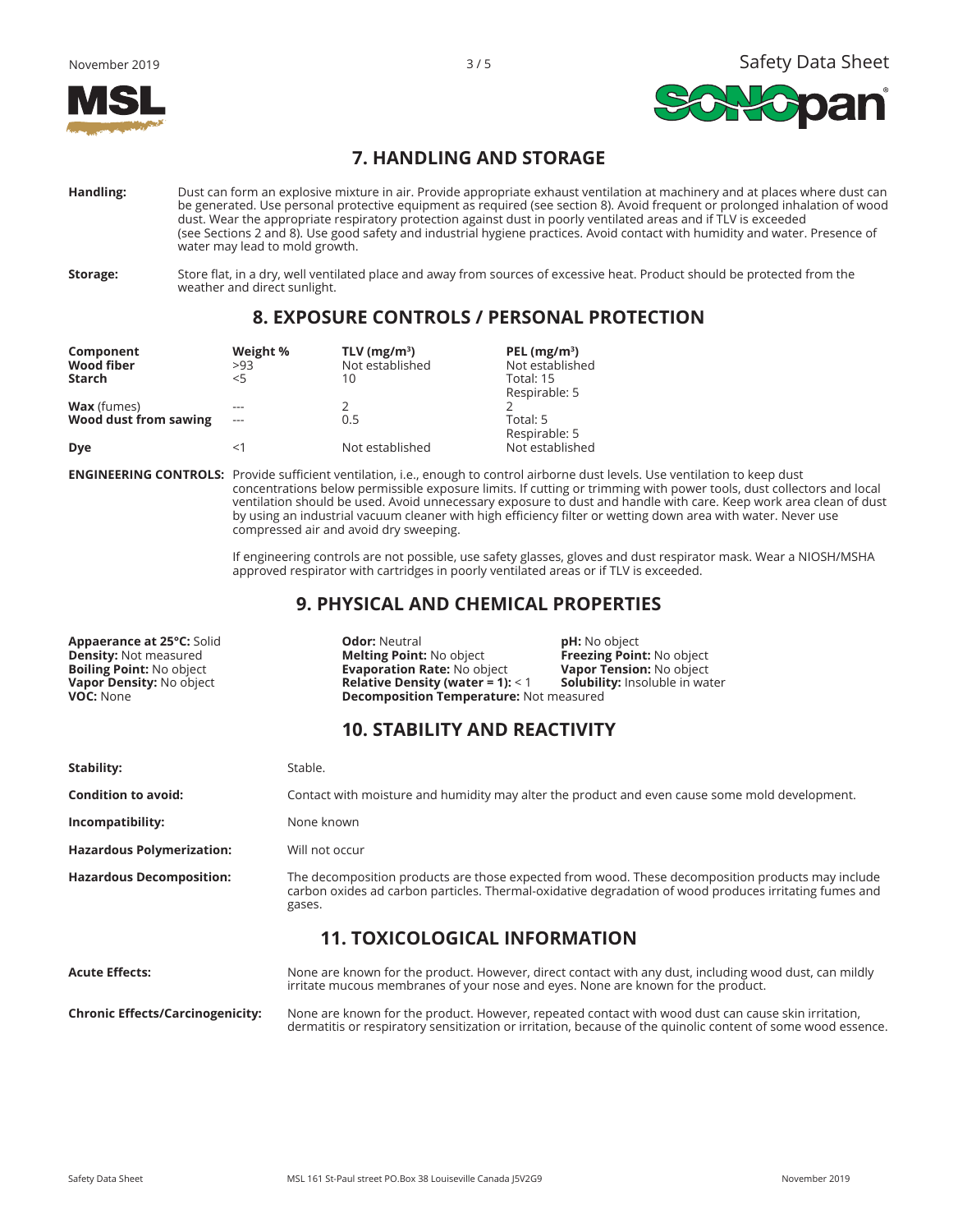





### **12. ECOLOGICAL INFORMATION**

**Environmental Toxicity:** This product has no known adverse effect on ecology

**Ecotoxicity Value:** Not determined

### **13. DISPOSAL CONSIDERATIONS**

**Disposal:** The finished product is a wood-based solid. It may be recycled in local facilities. If unable to recycle dispose of the material in accordance with all local, municipal, provincial, state and federal regulations. Use standard means approved for disposal. Dispose in a landfill or use any other method prescribed by regulation.

### **14. TRANSPORT INFORMATION**

| <b>U.S. DOT INFORMATION:</b> | Not a hazardous material per DOT shipping requirements. Not classified or regulated. |
|------------------------------|--------------------------------------------------------------------------------------|
| <b>Shipping Name:</b>        | Same as product name.                                                                |
| <b>Hazard Class:</b>         | Not classified.                                                                      |
| UN/NA $#$                    | None / Not classified.                                                               |
| <b>Packing Group:</b>        | None.                                                                                |
| Label (s) Required:          | Not applicable.                                                                      |
| GGVSeb/MDG-Code:             | Not classified.                                                                      |
| <b>ICAO/IATA-DGR:</b>        | Not applicable.                                                                      |
| <b>RID/ADR:</b>              | None.                                                                                |
| ADNR:                        | None.                                                                                |
|                              | <b>Canadian Transportation of Dangerous Goods (TDG):</b> Not a dangerous good.       |

### **15. REGULATORY INFORMATION**

| Canada:         | WHMIS Classification: Not a controlled product<br>All the ingredients are part f the Domestic Substance List (DSL)                                                |
|-----------------|-------------------------------------------------------------------------------------------------------------------------------------------------------------------|
| United State: l | All the ingredients contained in the product are included in U.S. Environmental Protection Agency's Toxic<br>Substances Control Act Chemical Substance Inventory. |

This product does not contain hazardous component as per WHMIS, OSHA, 29 CFR 1910.1200, SARA 302, 304 and 313, CERCLA CAA section 112 or RCRA hazardous legislations.

As per OSHA and WHMIS the above product is considered a consumable item and do not require a SDS or MSDS. However we want to disclose as much as possible information relating to health and safety, to ensure that the product is handled and used properly. This SDS contains valuable information for safe handling and proper use of the product. This SDS should be retained and available for employees and other users.

| Dangerous Substances Directive 67/548/EEC                            |
|----------------------------------------------------------------------|
| R- Phrase(s): R 37/38 (2001/59/EC)                                   |
| S- Phrase(s): None Known (2006/102/EC)                               |
| P261 - Avoid breathing dust/fume/vapors                              |
| P271 – Use only outdoors or in a well ventilated area.               |
| P281 – Use personal protective equipment as required (see Section 8) |
|                                                                      |